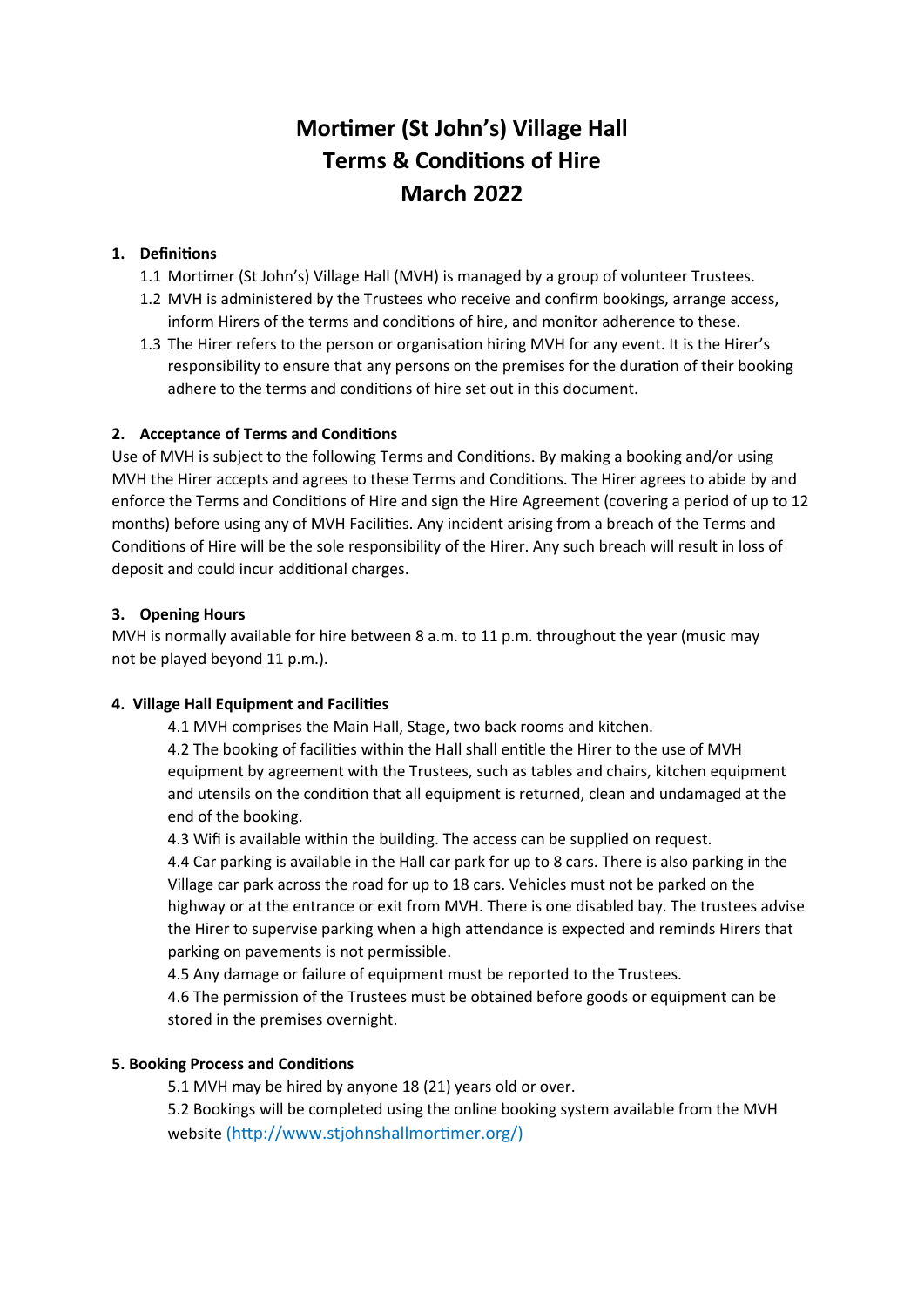5.3 The Trustees reserve the right to refuse a booking of MVH if they consider that the hiring would lead to a breach of the Terms and Conditions of Hire or if for any reason the premises are considered unfit for the intended use.

5.4 The Hirer agrees to indemnify the trustees for the cost of repairs of any damage done to any property or contents during the hire.

5.5 The Hire of MVH does not entitle the Hirer to occupy the premises at any time other than the specific hours for which the Hall has been hired unless prior arrangements have been made with the Trustees.

5.6 Keys can be collected from Dad's Shop (across the road) during normal opening hours. Opening times are: Monday to Friday: 8:00am - 5:30pm, Saturday: 8:30am - 5:30pm, Sunday: Closed.

5.7 Keys are to be returned to Dad's Shop (posted through the letterbox if necessary). 5.8 The Hirer agrees to take responsibility at the end of the hire period, to ensure that the premises are left clean and tidy, the doors and windows locked, and the front door secured. 5.9 By entering into this agreement, the Hirer accepts that Trustees will hold their details for the purpose of carrying out the booking. Trustees will not use this information for any other purpose apart from this and/or any future bookings the Hirer may make.

#### **6. Hire Charges and Payment Policy**

6.1 The Trustees review and set hall booking fees annually on or around 1st January each year. The fee applicable to a booking shall be that in force at the time the event is held (i.e. all advance bookings will be subject to any revision in hire rates formally approved by the Trustees).

6.2 All bookings must be paid with 30 days of the invoice being raised and before the event n all cases. If the invoice is not paid within the required timescales, the event may be cancelled.

6.3 The Trustees reserve the right to request a deposit from any user.

6.4 If any damage occurs during use of the Hall, the Trustees reserve the right to recover all incurred costs from the Hirer.

#### **7. Cancellations**

7.1 Cancellation by the Hirer will incur the following charges:

| Notice given to cancel | <b>Booking Charge</b>         |
|------------------------|-------------------------------|
| More than 14 days      | 25% of the total hire charge  |
| Within 14 days         | 50% of the total hire charge  |
| Within 7 days          | 100% of the total hire charge |

7.2 The Trustees reserve the right to cancel any hiring by written notice to the Hirer in the event of:

7.2.1 the premises being required as a Polling Station.

7.2.2 the Trustees considering that the hire will lead to a breach of the licensing conditions, legal or statutory requirements, or that unlawful or unsuitable activities will take place as a result of the hire.

7.2.3 the premises becoming unfit for the use intended by the Hirer.

7.2.4 an emergency requiring use of the premises as a shelter for victims of disaster.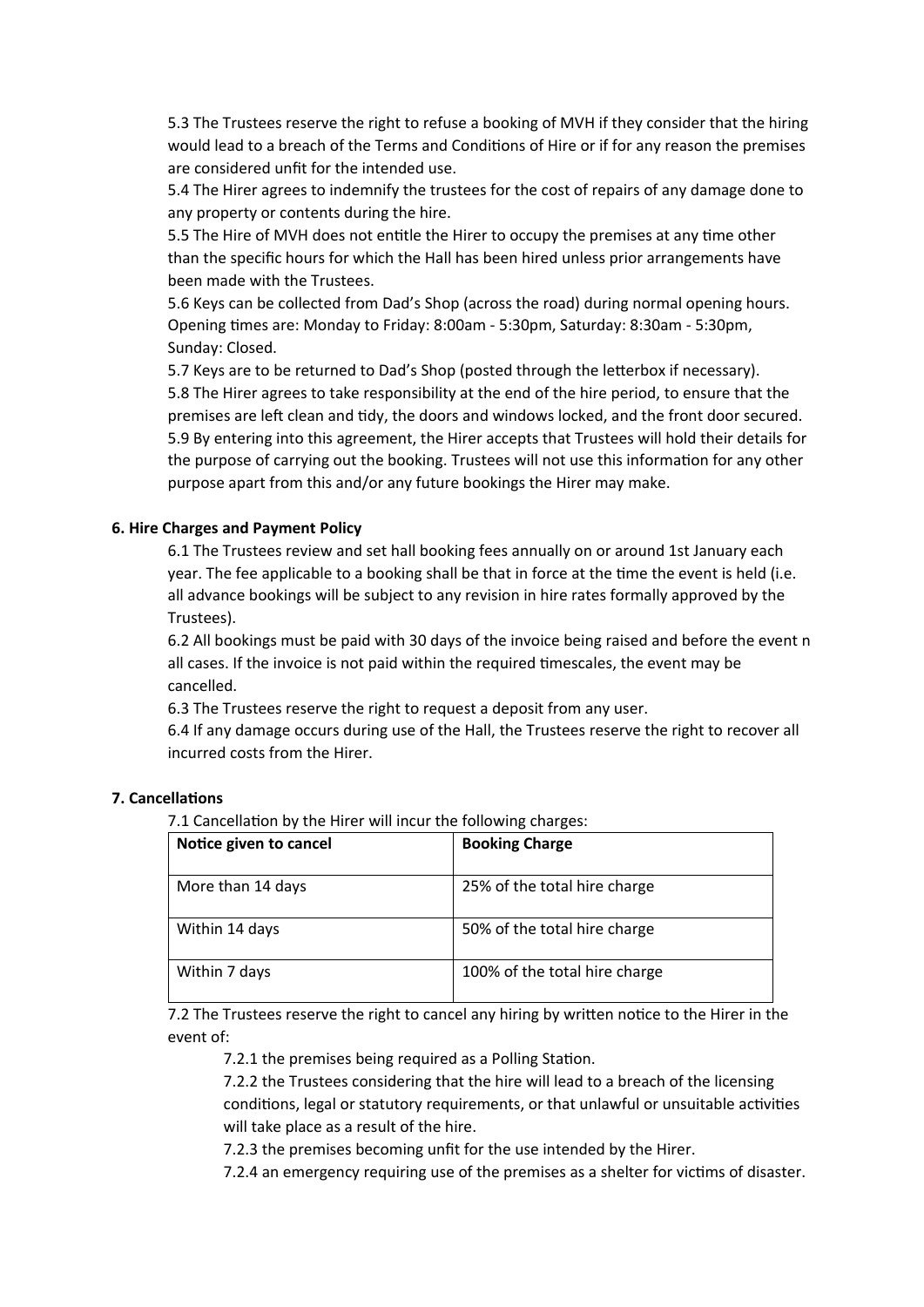7.3 In any such case the Hirer shall be entitled to a full refund of any money already paid, but the Trustees shall not be liable to the Hirer for any resulting direct or indirect loss or damage whatsoever.

### **8. Before your booking**

8.1 The Trustees' Public Liability Insurance shall be extended to each organisation or person whilst using MVH (during a booking agreed with Trustees), subject to their fulfilment of the Terms and Conditions of the cover (available on request). This Public Liability cover shall not apply to any organisation or person using the hall for commercial or business purposes. Such organisations or persons should arrange their own Public Liability Insurance. All Hirers are advised to consider the need for their own Public Liability or other insurance to cover their activities.

8.2 MVH insurance does not cover items owned by hall users. Equipment brought into and/or left in MVH is entirely at the owner's risk.

8.3 It is the Hirer's responsibility to ensure that any sub-contractor, who provides equipment, or a service has appropriate Public Liability Insurance.

#### **9. Licences**

9.1 MVH holds a Performing Rights Society Licence and Public Performance Licence which permits the use of copyright music in any form (e.g. record, CD, tapes, radio, television or by performers in person). If other licences are required in respect of any activity in the Hall, the Hirer must ensure that they hold the relevant licence and, where necessary, bear the cost of such licence.

9.2 Sale of Alcohol: MVH is not licensed for the sale or supply of alcohol. No alcohol is permitted to be sold for consumption in any part of the premises without express permission of the Trustees in writing. With written agreement from Trustees the Hirer will be responsible for submitting the necessary Temporary Event Notice (TEN) to the Licensing Authority and the Police no later than 10 working days before the event. A copy of the TEN must be on the premises during the event. The Police and Local Authority have rights of entry to the premises to assess the likely effect of the TEN on crime prevention.

#### **10. Health and Safety**

10.1 Maximum Capacity: To comply with Fire Authority and Local Authority conditions the number of persons occupying MVH is restricted to:

• 70 for a seated event;

or

• 120 if not seated.

10.2 The Hirer shall comply with all conditions and regulations made in respect of the premises by the Fire Authority, the Licensing Authority or otherwise, particularly in respect of any event which constitutes regulated entertainment, at which alcohol is sold or provided or which is attended by children.

10.3 Upon commencement of the hire, the Hirer must ensure that they have received instruction in the following matters:

10.3.1 the action in the event of fire, including calling the Fire Brigade and evacuation of the Hall; the Fire Brigade shall be called however minimal the fire. 10.3.2 the location of the fire and first aid equipment.

10.3.3 escape routes and the need to keep them clear.

10.3.4 method and operation of emergency exit door fastenings.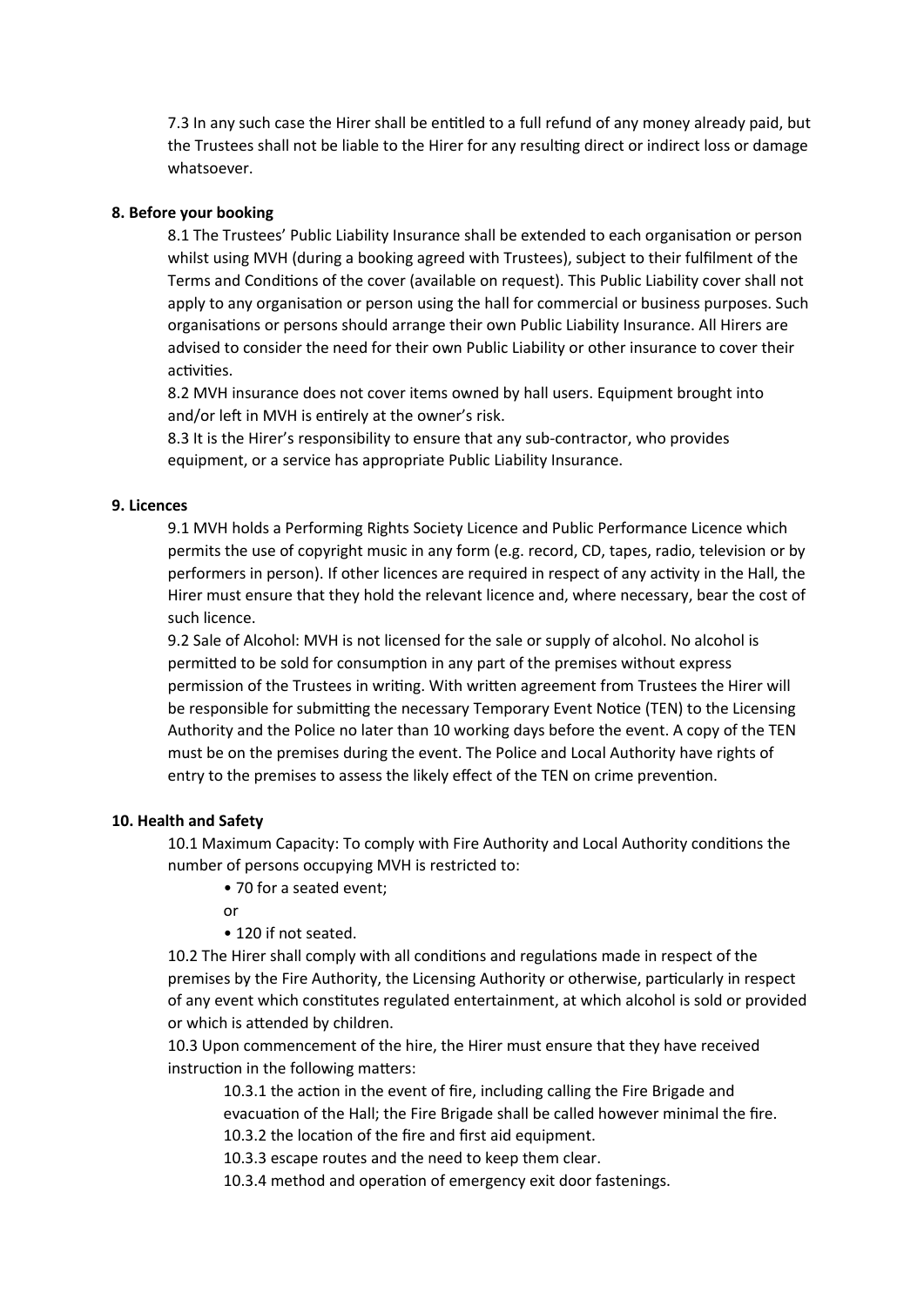10.4 In advance of entertainment the Hirer shall check to ensure that:

10.4.1 all fire exits are unlocked, and escape routes clear of obstruction.

10.4.2 fire doors are not wedged open.

10.4.3 exit signs are illuminated.

10.4.4 there are no obvious fire hazards on the premises.

10.5 Smoke machines and/or dry ice machines are not permitted in MVH as they activate the fire alarm. Any call out of the Trustees' representative or fire alarm company to disarm the fire alarm will be charged to the Hirer at the Trustees' then-current rate.

10.6 Barbeques are not permitted.

10.7 Candles are not permitted (celebration cake candles are permitted).

10.8 The Hirer shall ensure that any electrical equipment brought by them to the premises is in good working order and has been Portable Appliance Tested (PAT) within the past year.

## **11. During your booking**

11.1 The Hirer must not engage in any activity which prevents them from exercising general supervision.

11.2 All functions for persons under 18 years must be always stewarded by an adequate number of adults and with a minimum of one adult per 10 young persons and a minimum of three adults.

11.3 All supervising adults must be aware of their essential roles with respect to fire and other emergencies.

11.4 The Hirer shall, during the period of hiring, be responsible for supervision of:

11.4.1 the premises, the car park and grounds, the fabric and the contents; their care, safety from damage however slight or change of any sort;

11.4.2 the behaviour of all persons using the premises whatever their capacity;

11.4.3 car parking arrangements so as to avoid obstruction of the highway.

# **12. Sale of Goods**

If selling goods on the premises, the Hirer shall comply with the Sale of Goods Act 1979 (as amended).

# **13. Loss of Property**

The Trustees accept no responsibility for damage to, or the loss of, or the theft of any Hirer's or user's property or effects.

## **14. Prohibitions**

14.1 The entire MVH is a NON-SMOKING venue.

14.2 There is a total ban on the use of fireworks or any form of pyrotechnics within, or in the grounds of, MVH unless agreed with the Trustees.

14.3 The Hirer shall ensure that no animals (including birds) are brought into any part of MVH or its grounds. The only exceptions will be guide dogs or any assistance dog, or a special event agreed by the Trustees.

14.4 The Hirer shall not use any form of adhesive on the fabric of the building. 14.5 Nothing shall be done on or in relation to the premises in contravention of the law relating to betting, gaming and lotteries and the Hirer shall ensure that the requirements of the relevant legislation are strictly observed.

14.6 The Hirer shall not sublet MVH or any part thereof.